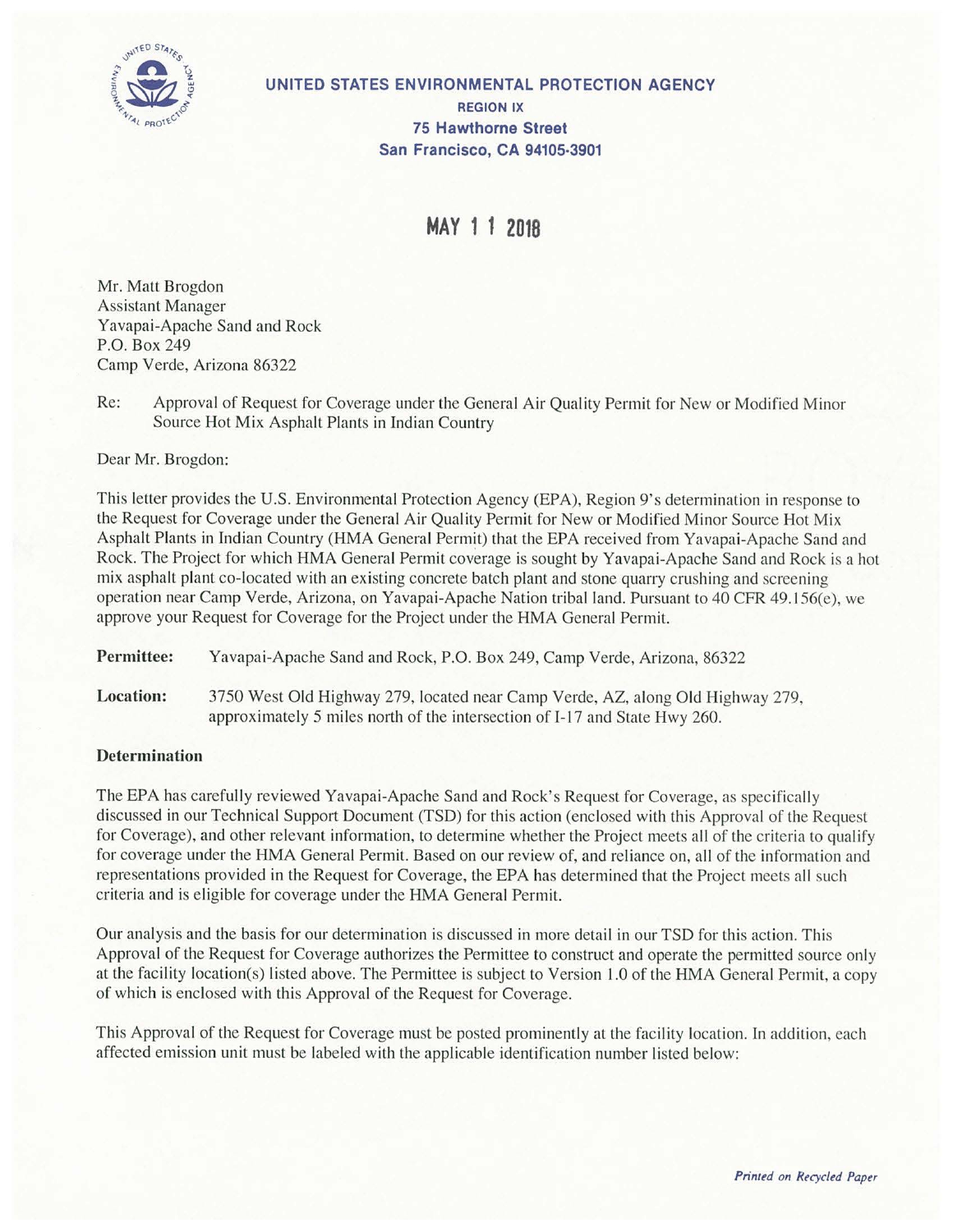| <b>List of Emission Units</b> |                          |                            |                                     |                             |
|-------------------------------|--------------------------|----------------------------|-------------------------------------|-----------------------------|
| Unit ID                       | <b>Unit Description</b>  | <b>Maximum</b><br>Capacity | <b>Control</b><br><b>Technology</b> | <b>Construction</b><br>Date |
| 18-5101                       | Dryer                    | 53 MMBtu/hr                | Baghouse                            | 2018                        |
| 18-5102                       | Drum Mixer               | 200 tons/hr                | Baghouse                            | 2018                        |
| 18-5103                       | Hot Oil Heater           | 1 MMBtu/hr                 | None                                | 2018                        |
| 18-5104                       | 4-Bins                   | 200 tons/hr                | Water Spray                         | 2018                        |
| 18-5105                       | <b>Collector Belt</b>    | 200 tons/hr                | Water Spray                         | 2018                        |
| 18-5106                       | Scalping Screen          | 200 tons/hr                | Water Spray                         | 2018                        |
| 18-5107                       | 40-foot Conveyor         | 200 tons/hr                | Water Spray                         | 2018                        |
| 18-5108                       | Pug Mill                 | 200 tons/hr                | Water Spray                         | 2018                        |
| 18-5109                       | Scale Conveyor           | 200 tons/hr                | Water Spray                         | 2018                        |
| 18-5110                       | Cement Silo              | 200 tons/hr                | Baghouse                            | 2018                        |
| 18-5111                       | Drag Conveyor            | 200 tons/hr                | Water Spray                         | 2018                        |
| 18-5112                       | <b>Asphalt Silo</b>      | 75 tons                    | <b>None</b>                         | 2018                        |
| 18-5113                       | Asphalt Oil Storage Tank | 20,000 gallons             | None                                | 2018                        |

# **List of Emission Units**

## **Applicable Permit Conditions**

Your permitted source is generally subject to all terms and conditions in the HMA General Permit. However, the following conditions apply to your source as follows:

- I, Your application indicated that the Project does not include generators or internal combustion engines, As a result, this Approval docs not authorize the construction or operation of generators or internal combustion engines at the permitted source. Accordingly, your source is not subject to Conditions 28, 35, 36, 37, 48, and 49 of the HMA General Permit, which relate to the operation of engines,
- 2. Your application indicated that a stone quarrying, crushing, and screening operation is co-located with the hot mix asphalt plant, and that you were seeking to limit potential to emit (PTE) of the combined operation. As a result please note that your source is subject to the production throughput limits contained in Condition 17, and not those contained in Condition 15. In addition, you are also subject to Condition 20.b, which relates to overall fuel consumption at the permitted source and the co-located stone quarrying, crushing, and screening operation.
- 3. Your source is located in an area that is currently designated as attainment for all NAAQS pollutants. Accordingly, your source is subject to the emission limits for sources in attainment areas, and is not subject to the emission limits for sources in nonattainment areas.

## **Correspondence**

All notifications and reports under this permit shall be sent to:

U.S. Environmental Protection Agency, Region 9 Enforcement Division, Air Enforcement Office 75 Hawthorne Street (ENF 2-1) San Francisco, California, 94105 Email: AEO\_R9@epa.gov